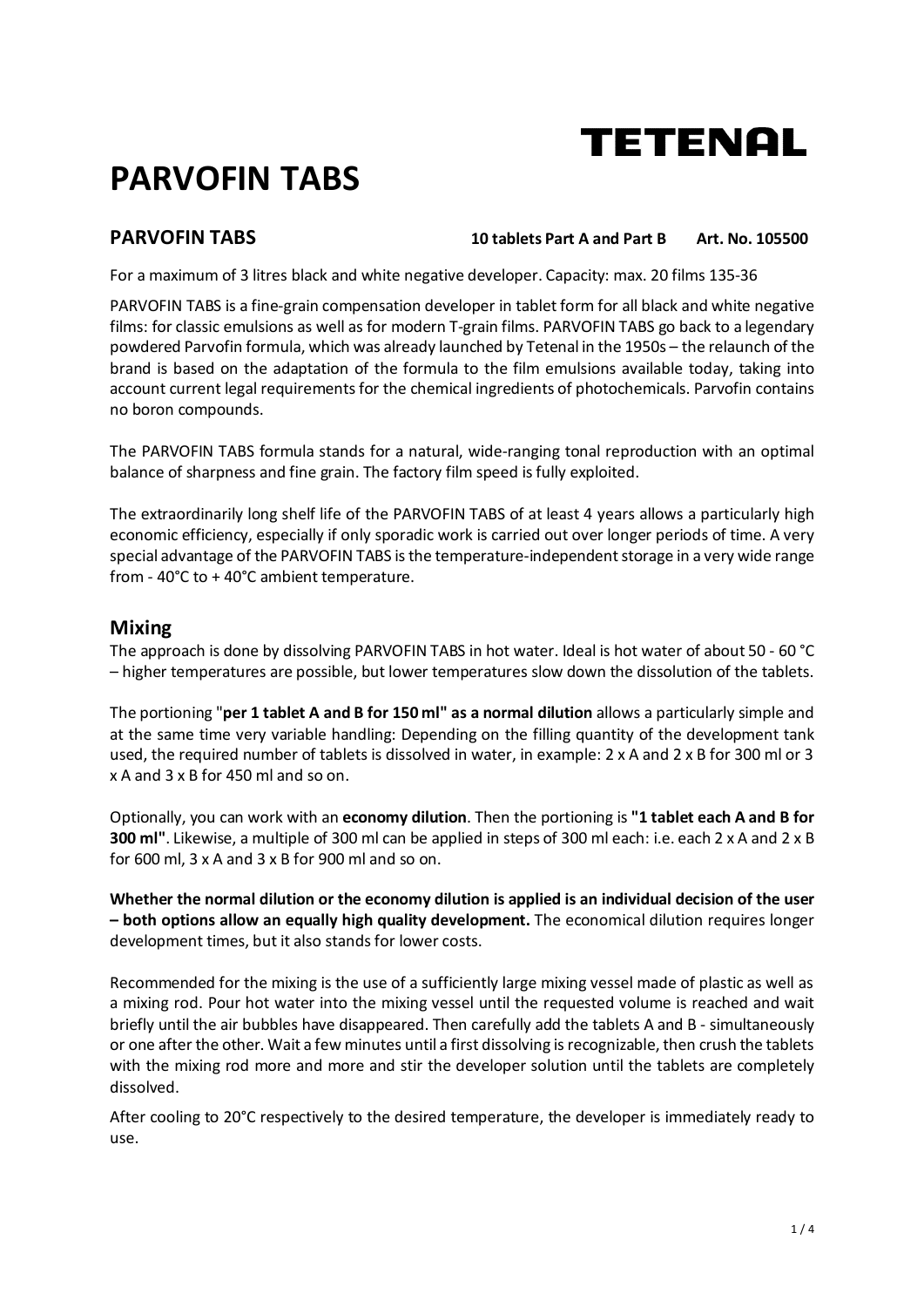### **Temperature**

The development of B&W films in development tanks usually takes place at room temperature of approx. 20 °C. In principle, it is possible to work with lower temperatures and longer times, and vice versa, with higher temperatures and shorter times. Approximately, the following factors can be used for a shortening or for an extension.

#### **Shortening and lengthening factors for different temperatures**

| 18°C $\times$ 1,2           |  | $22^{\circ}$ C $\times$ 0,85 | $26^{\circ}$ C $\times$ 0,6 |  |
|-----------------------------|--|------------------------------|-----------------------------|--|
| $20^{\circ}$ C $\times$ 1,0 |  | $24^{\circ}$ C $\times$ 0,75 |                             |  |

Higher temperatures than 24°C can have an unfavourable effect on the graininess. However, if for special reasons, e.g. design, a coarse graininess is desired, it can also be developed at higher temperatures than 26 °C.

# **Agitation**

Development in tanks requires regular agitation. The development tank has to be tilted alternately by 180°. The tank is turned upside down and then immediately returned to the starting position. During the first 30 seconds of the development time, the tank has to be constantly tilted and then once every 30 seconds.

### **Time**

The tables indicate different development times for different beta values. The beta value is a measure of the steepness of the gradation.

| Beta 0,55 | lower gradation   |
|-----------|-------------------|
| Beta 0,65 | normal gradation  |
| Beta 0,70 | higher gradationm |

**The bolded development times for a mean beta of 0.65 are to be regarded and to be used as standard.** The development times for other Tetenal developers were also determined sensitometrical for this beta value. Individual reasons may require a flatter or a steeper gradation: cases: beta 0.55 or beta 0.70.

Examples: If the motif contrast, i.e. if the metering ratio from the darkest to the lightest area is significantly lower than the standard value of 1:30, then development to a steeper gradation is recommended. This is almost always the case in cloudy weather with cloudy skies. Conversely, particularly high motif contrasts can be better managed with a flatter negative gradation than with the standard beta of 0.65.

The development times given in the tables are rounded, sensitometrically determined values. The development time ends after the developer has been poured out.

If development is done in rotation, e.g. with a Jobo processor, the development times in the tables can be reduced by approx. 15 %.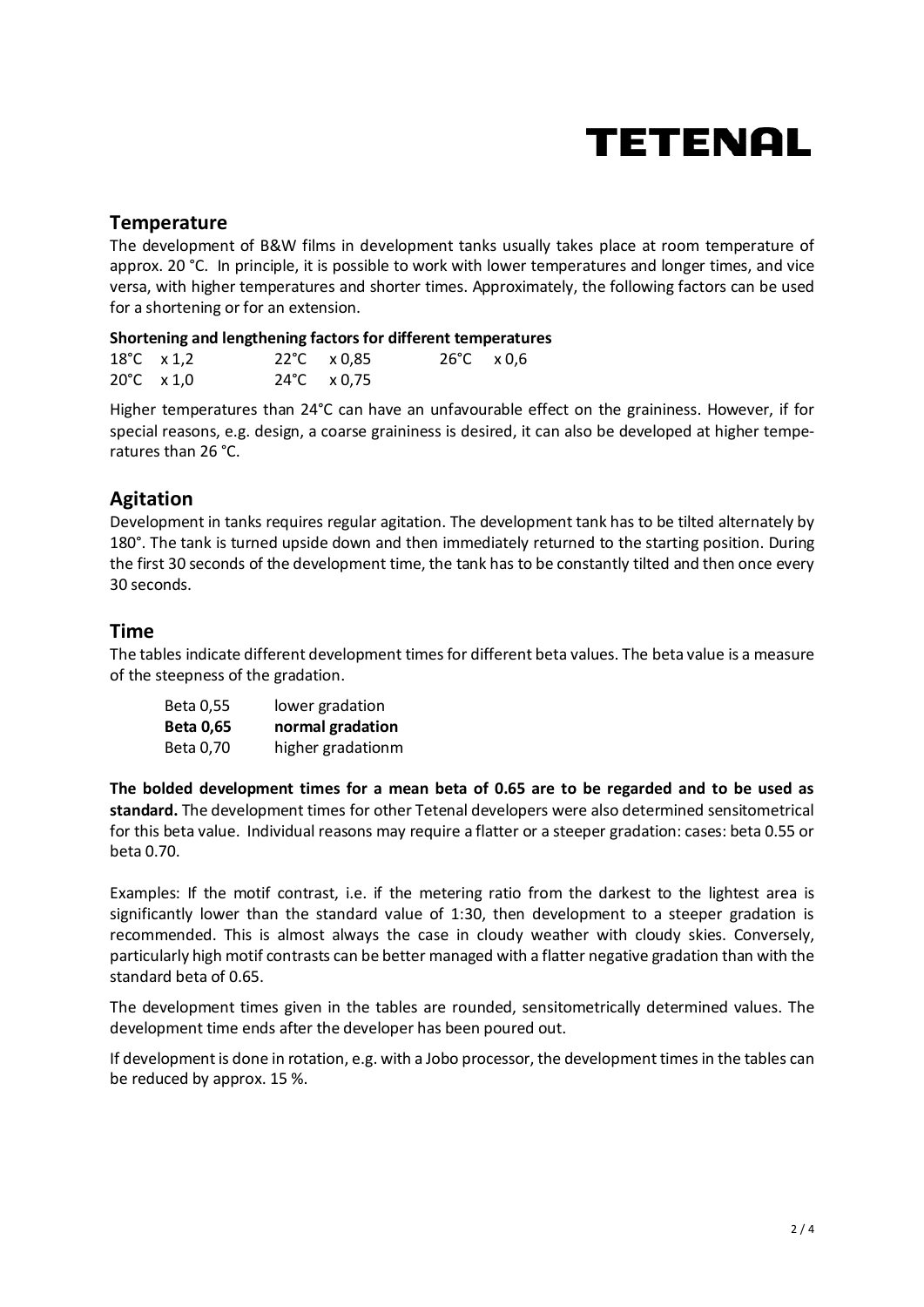| <b>Beta 0,55</b><br><b>Beta 0,65</b><br><b>Beta 0,70</b><br>Agfa APX 100<br>4:30<br>6:00<br>5:30 |  |
|--------------------------------------------------------------------------------------------------|--|
|                                                                                                  |  |
|                                                                                                  |  |
| Adox Silvermax 100<br>5:00<br>6:15<br>7:15                                                       |  |
| 6:00<br>Fomapan 100 Classic<br>4:30<br>5:30                                                      |  |
| Ilford Delta 100 Prof.<br>3:30<br>4:15<br>4:45                                                   |  |
| Ilford Delta 400 Prof.<br>8:45<br>6:00<br>8:00                                                   |  |
| <b>Ilford Pan F Plus</b><br>3:00<br>4:15<br>4:00                                                 |  |
| <b>Ilford FP4 Plus</b><br>6:15<br>4:30<br>5:30                                                   |  |
| <b>Ilford HP 5 Plus</b><br>8:15<br>6:00<br>7:30                                                  |  |
| 5:30<br>7:15<br>Kentmere Pan 100<br>4:30                                                         |  |
| Kodak Prof. T-Max 100<br>7:15<br>6:00<br>6:45                                                    |  |
| Kodak Prof. T-Max 400<br>8:15<br>7:30<br>6:00                                                    |  |

#### **Development times for economy dilution**

|                          | <b>Beta 0,55</b> | <b>Beta 0,65</b> | <b>Beta 0,70</b> |
|--------------------------|------------------|------------------|------------------|
| Agfa APX 100             | 7:00             | 8:30             | 9:45             |
| Adox Silvermax 100       | 8:15             | 10:30            | 12:00            |
| Fomapan 100 Classic      | 7:00             | 8:30             | 9:45             |
| Ilford Delta 100 Prof.   | 6:00             | 7:30             | 8:30             |
| Ilford Delta 400 Prof.   | 9:30             | 12:00            | 13:15            |
| <b>Ilford Pan F Plus</b> | 5:00             | 6:15             | 7:00             |
| <b>Ilford FP4 Plus</b>   | 6:15             | 7.30             | 8:15             |
| <b>Ilford HP 5 Plus</b>  | 8:15             | 10:00            | 12:00            |
| Kentmere Pan 100         | 7:00             | 8:30             | 9:45             |
| Kodak Prof. T-Max 100    | 8:30             | 9:45             | 10:15            |
| Kodak Prof. T-Max 400    | 9:15             | 11:00            | 12:00            |

All times are guide values that can be individually adjusted upwards or downwards depending on the emulsion, developing conditions and desired gradation.

## **Capacity**

A maximum of 2 films 135-36 per 300 ml can be developed in the economy dilution, the normal dilution allows the development of max. 4 films 135-36 in 300 ml. Even though it would be possible to use the working solution several times - by applying extension factors – for quality reasons we recommend using it only once. Possible savings would be out of proportion to the much higher costs for the film material, not to mention the ideal value of the developed films.

Used Parvofin working solution should be disposed of after each run. The consistent one-time application ("1-shot") enables the greatest consistency and highest processing reliability from development to development.